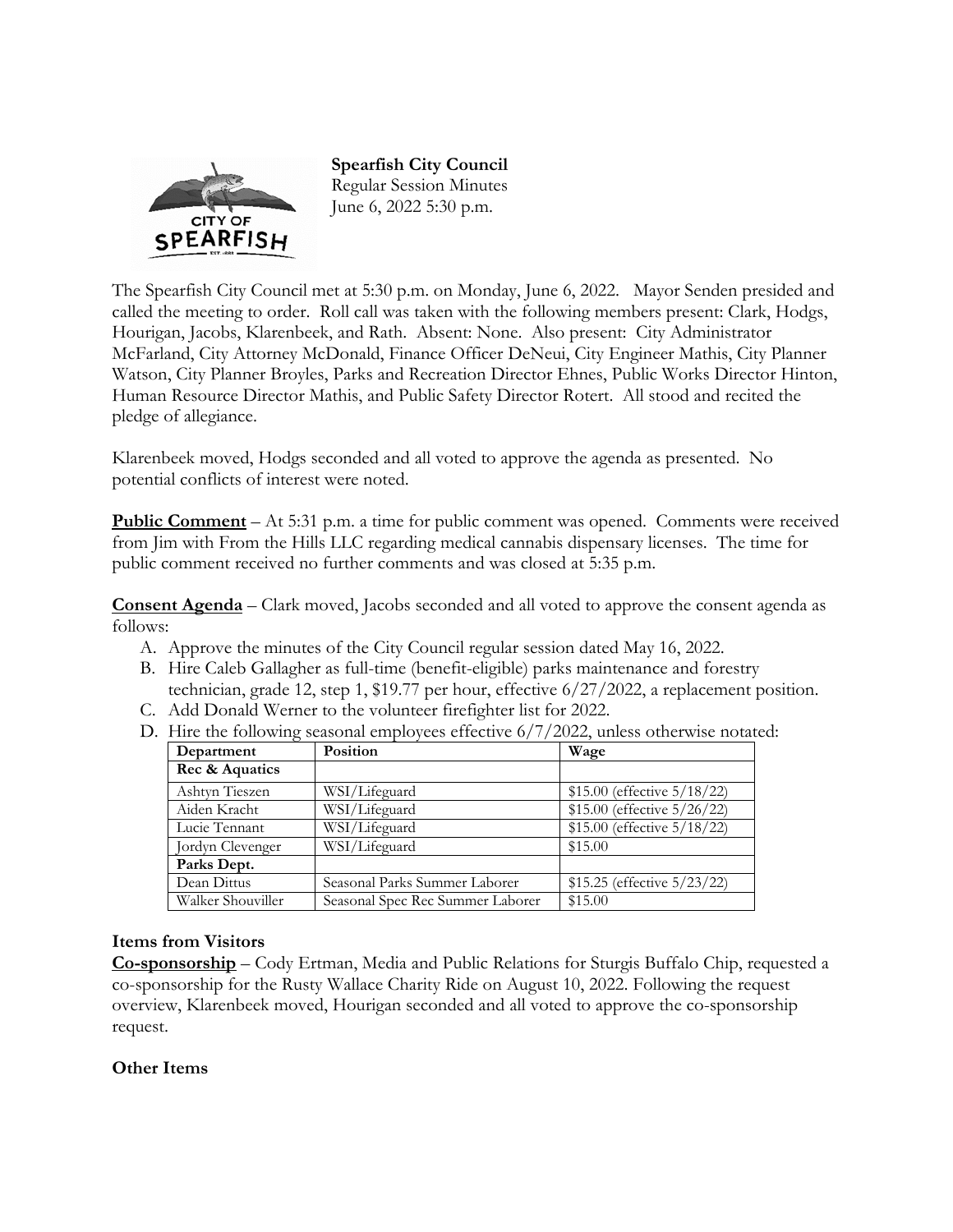**Ordinance 1366 –** Jacobs moved, Hodgs seconded and all voted to approve the first reading of Ordinance 1366 – An Ordinance Clarifying the Duties of the City Administrator.

**Ordinance 1367** – Hourigan moved, Rath seconded and all voted to approve the first reading of Ordinance 1367 – An Ordinance to Revise the Positions that are Officers of the City.

**Resolution 2022-19** – Clark moved, Rath seconded and all voted to approve Resolution 2022-19 as follows:

#### **RESOLUTION 2022-19**

## **A RESOLUTION OF INTENT TO ENTER INTO A HAY LEASE AGREEMENT FOR CERTAIN AIRPORT PROPERTY**

**WHEREAS**, SDCL § 9-12-5.2 authorizes the City of Spearfish to lease municipally owned property to a private person, and

**WHEREAS**, the Common Council of the City of Spearfish intends to enter into a hay lease agreement with Stacy Moke to lease portions of the Black Hills Airport – Clyde Ice Field, and

**WHEREAS**, a copy of such lease agreement is on file in the Finance Office and available for public inspection,

**NOW THEREFORE, BE IT RESOLVED** by the Common Council of the City of Spearfish that the Council intends to enter into such lease, and a public hearing for considering the same shall be conducted at 5:30 p.m. on June 21, 2022.

Dated this 6th day of June, 2022.

## C**ITY OF SPEARFISH**

By: \_\_\_\_\_\_\_\_\_\_\_\_\_\_\_\_\_\_\_\_\_\_\_\_\_\_\_\_

(Seal) John Senden, its Mayor

Attest:

Michelle DeNeui, Finance Officer

\_\_\_\_\_\_\_\_\_\_\_\_\_\_\_\_\_\_\_\_\_\_\_\_\_\_\_\_\_\_\_\_

Adopted: June 6, 2022 Published: June 11, 2022 Effective: July 1, 2022

**Proposal** – Clark moved, Klarenbeek seconded and with Clark, Hodgs, Hourigan, Jacobs, Klarenbeek, and Rath voting aye, motion passed to approve AE2S Engineering's amendment proposal for engineering services for the Spearfish Creek Floodplain Study at a cost of \$7,000.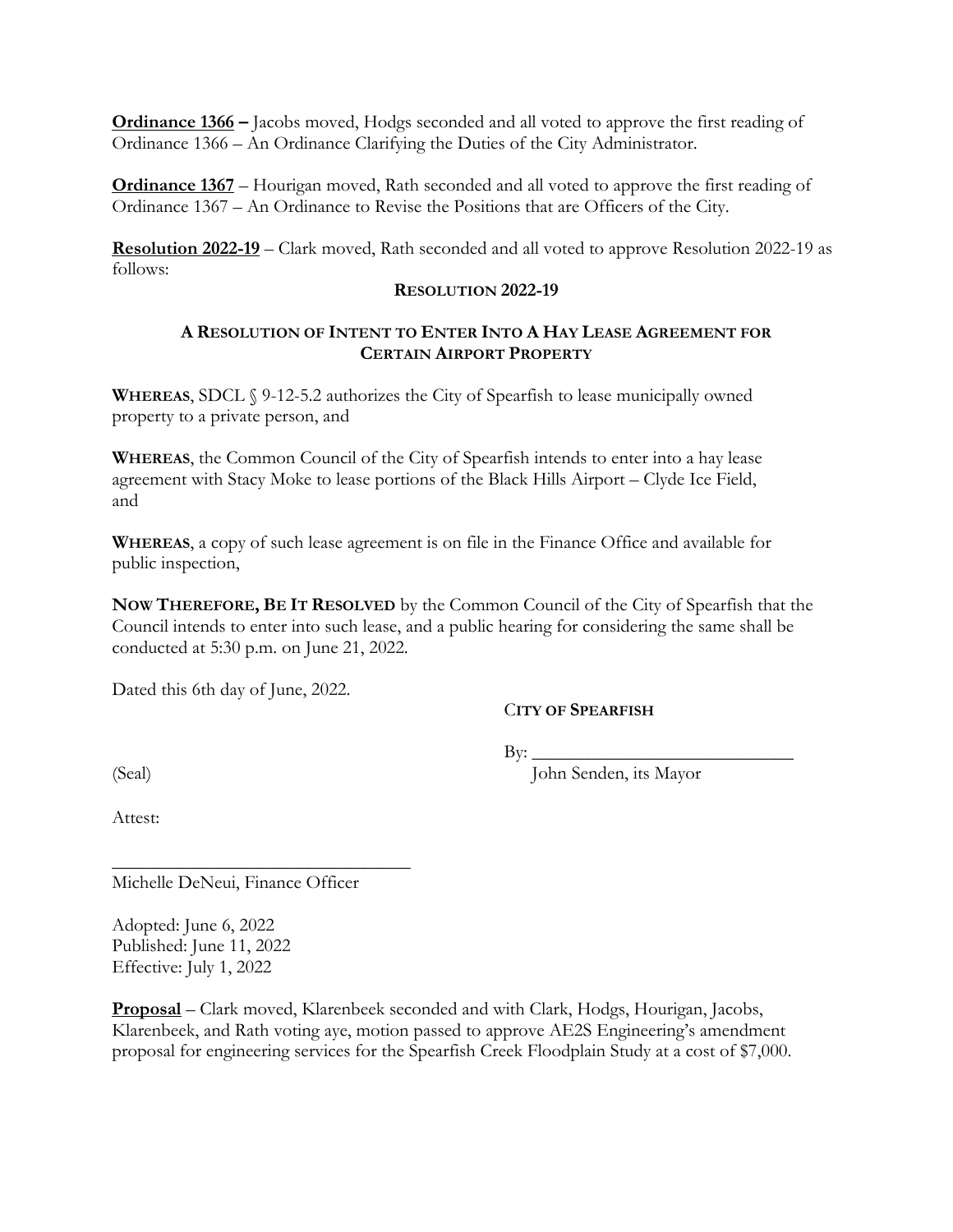**Funding** – Jacobs moved, Hourigan seconded and with Clark, Hodgs, Hourigan, Jacobs, Klarenbeek, and Rath voting aye, motion passed to approve funding the difference between the State of South Dakota's estimated project construction amount and the eligible amount of construction contract funding of \$400,000 for the Exit 8 Community Shared Use Path – Phase 2 project.

**License** – A public hearing was opened at 5:52 p.m. to consider an application from Darren and Nancy Manzari with Nonna's Kitchen SD, LLC for a retail (on-sale) restaurant liquor license for 544 N Main Street. No oral or written comments were received and the hearing was closed. Clark moved, Hourigan seconded and all voted to approve the application.

**License** – A public hearing was opened at 5:53 p.m. to consider an application from J. Dylan Moro with Run Bike Spear TWD, LLC for a retail (on-off sale) malt beverage license located at 305 N Main Street Suite #1. No oral or written comments were received and the hearing was closed. Clark moved, Rath seconded and all voted to approve the application.

**License** – A public hearing was opened at 5:54 p.m. to consider an application from Sodexo America, LLC @ Black Hills State University for a retail (on-off sale) malt beverage & SD farm wine license and a retail (on-off sale) wine license located at 1200 University Street. No oral or written comments were received and the hearing was closed. Jacobs moved, Klarenbeek seconded and all voted to approve the application.

**Agreement** – Jacobs moved, Hourigan seconded and with Clark, Hodgs, Hourigan, Jacobs, Klarenbeek, and Rath voting aye, motion passed to approve the Sportsplex at Sky Ridge Maintenance Building Construction Administration (CA) Engineering Services agreement with Structural Dynamics at a cost not to exceed \$59,751.

**Change Order** – Hourigan moved, Klarenbeek seconded and with Clark, Hodgs, Hourigan, Jacobs, Klarenbeek, and Rath voting aye, motion passed to approve Change Order #1 for the Sky Ridge restroom number 3 for a net increase of \$1,705.33 or 2.1 %.

**MOU** – Clark moved, Rath seconded and all voted to approve the Memorandum of Understanding (MOU) with BHSU and the Spearfish Adult Softball Association.

**Plan** – A public hearing was opened at 5:59 p.m. to consider the C-1 Redevelopment Incentive Plan for 344 Main Street. Comments were received from the owner of 119 E. Federal Street regarding sewer issues. No further comments were received and the hearing was closed at 6:01 p.m. Hodgs moved, Klarenbeek seconded and all voted to approve the plan with conditions of approval as noted.

**Ordinance 1368** – Hodgs moved, Rath seconded and all voted to approve the first reading and set a public hearing for June 21, 2022 for Ordinance 1368 – An Ordinance Amending Appendix A Zoning Definition Pertaining to a Vacate.

**Ordinance 1369** – Klarenbeek moved, Rath seconded and all voted to approve the first reading and set a public hearing for June 21, 2022 for Ordinance 1369 – An Ordinance Amending the C-1 Central Commercial Zoning District Regulations.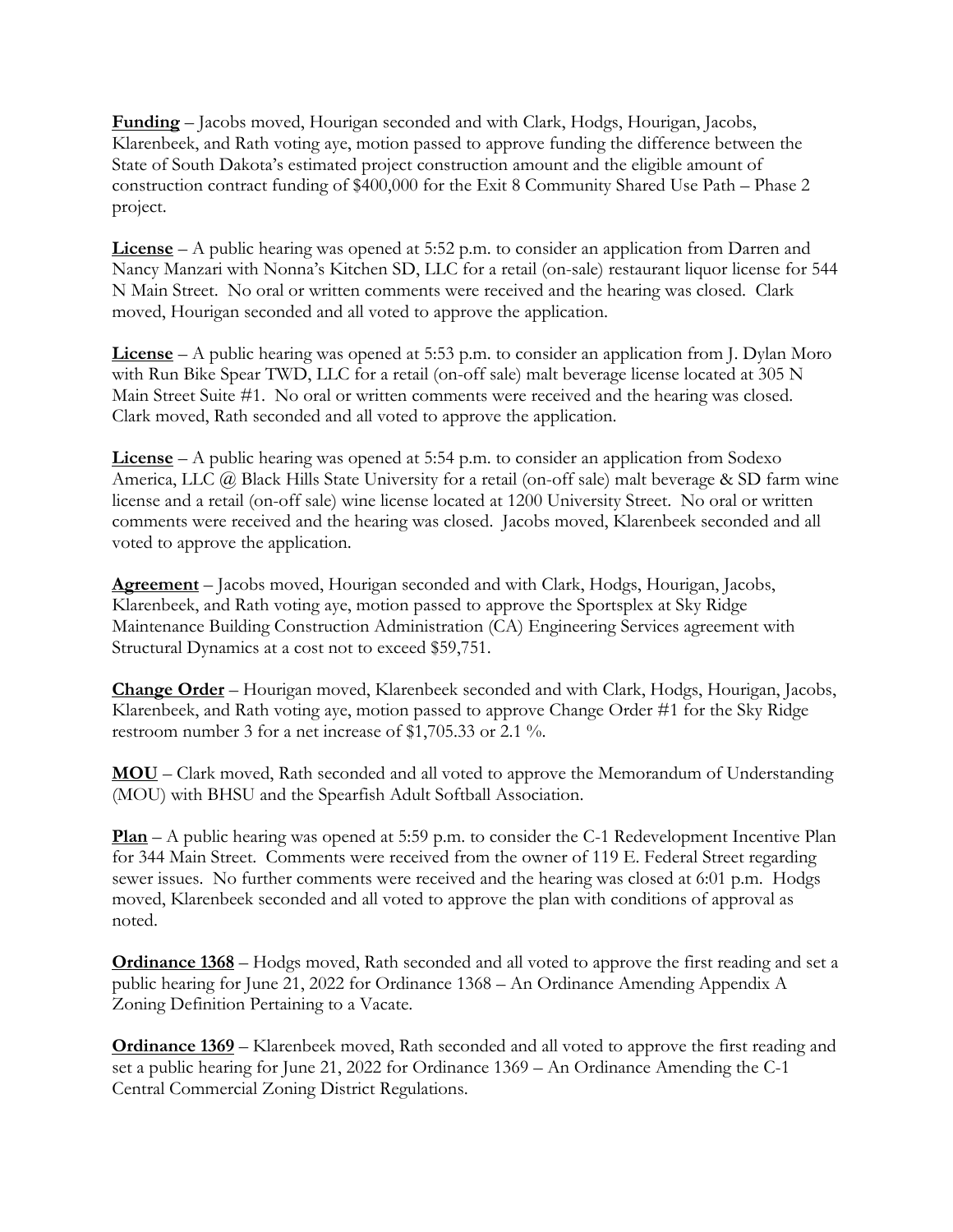**Ordinance 1370** – Clark moved, Klarenbeek seconded and all voted to approve the first reading of Ordinance 1370 – An Ordinance to Transfer Certain Properties from the Rural Service District to the Urban Service District in the City of Spearfish.

**Plat** – Clark moved, Rath seconded and all voted to approve the preliminary plat for Sky Ridge Phase 2.

**Bill List** – Klarenbeek moved, Rath seconded and with Clark, Hodgs, Hourigan, Jacobs, Klarenbeek, and Rath voting aye, motion passed to approve the bill list dated June 6, 2022 as follows:

| <b>VENDOR</b>                     | <b>DESCRIPTION</b>                              | <b>AMOUNT</b> |
|-----------------------------------|-------------------------------------------------|---------------|
| A & L CONTRACTORS LLC             | DAHL SWR UPSIZE RECONSTRC-BASE<br><b>COURSE</b> | \$111,136.82  |
| ALLIED CONSTRUCTION INC           | REROOF PUMP HOUSE FROM HAIL                     | \$23,657.50   |
| <b>AMAZON CAPITAL SERVICES</b>    | BOOKS-BOOTS PD-DVDS-FIRST AID-INK               | \$4,581.50    |
| <b>BECK'S NURSERY CORP</b>        | <b>GREENHOUSE-ROSE FLOWER CARE</b>              | \$370.38      |
| <b>BLACK HILLS ENERGY</b>         | APRIL/MAY 2022 ELECTRICITY                      | \$30,774.09   |
| <b>BLACK HILLS CHEMICAL CORP</b>  | SOAP CITY HALL-CLEANERS-GLOVES                  | \$2,926.90    |
| BLACK HILLS GOLD SWIMMING         | ANNUAL ALLOCATION                               | \$5,000.00    |
| <b>BLACK HILLS WINDSHIELD</b>     |                                                 |               |
| BOMGAARS SUPPLY INC               | REPLACE 08 CHEVY UPLANDER                       | \$415.00      |
|                                   | POST HOLE DIGGER-HANDTOOLS-CLOCK                | \$3,277.92    |
| <b>BRADLEY, HUNTER</b>            | BRADLEY REIMBURSE LET TRAINING                  | \$465.10      |
| <b>CLAUSER MACHINE WORKS</b>      | PARTS FOR SWITCH HYDROPLANT                     | \$2,401.00    |
| <b>CREEKSIDE DEVELOPMENT LLLP</b> | APRIL 22 TAX INCREMENT                          | \$14,826.69   |
| <b>CUSTOM FIRE APPARATUS INC</b>  | <b>TARP FOR FD</b>                              | \$274.67      |
| CVD CONSTRUCTION INC              | DOOR FRAME- CONCRETE PATCH-FIRE                 | \$22,397.29   |
| DAKOTA SUPPLY GROUP               | <b>GASKET FOR IRRIGATION FILTER</b>             | \$138.58      |
| DC BOOTH SOCIETY INC              | JUNE 22 QUARTERLY ALLOCATION                    | \$8,750.00    |
| DONOVAN PLUMBING LLC              | REPAIRED WATER HEATER CMPGRND                   | \$110.00      |
| DOWNTOWN BUSINESS ASSOC           | <b>ALLOCATION</b>                               | \$2,500.00    |
| ELKHORN RIDGE @ FRAWLEY RA        | APRIL 2022 TAX INCREMENT                        | \$128,785.04  |
| NEWHOUSE ENTERPRISES INC          | PAPER FOR CITY HALL-TONER X 4                   | \$368.87      |
| FASSBENDER PHOTO COLLECTIO        | <b>OPERATIONS GRANT 22</b>                      | \$20,000.00   |
| <b>BDG INC</b>                    | SEWER HOSE, COBRA-BULLDOG NOZZLE                | \$5,971.40    |
| FOTH INFRASTRUCTURE & ENVI        | <b>EAST LOW ZONE WATER IMPROV</b>               | \$2,899.70    |
| FOX, SHAWN                        | <b>REIMBURSE FOX TRAVEL</b>                     | \$56.00       |
| GAHAGAN WOOD PRODUCTS LLC         | FIREWOOD BUNDLES CAMPGROUND                     | \$652.00      |
| VIEHAUSER ENTERPRISES LLC         | FIRE HALL CARD READER-KEY COPIES                | \$1,807.69    |
| THE GLASS SHOP                    | REMOVE/REPAIR AT HUMANE SOCIETY                 | \$7,066.74    |
| <b>GOOD SHEPHERD CLINIC</b>       | ANNUAL ALLOCATION                               | \$3,000.00    |
| <b>GREAT WESTERN TIRE INC</b>     | CAP-MOUNT DISMOUNT-DISPOSAL-TIRES               | \$785.56      |
| <b>GTI COMPANIES INC</b>          | SNDSTN STRT SWR UPSIZE                          | \$79,839.00   |
| HAUGO BROADCASTING INC            | REC CENTER LIFEGUARD CAMPAIGN                   | \$720.00      |
| <b>HAWKINS INC</b>                | CHLORINE CYLINDERS X 13-HYDROCHL                | \$2,703.92    |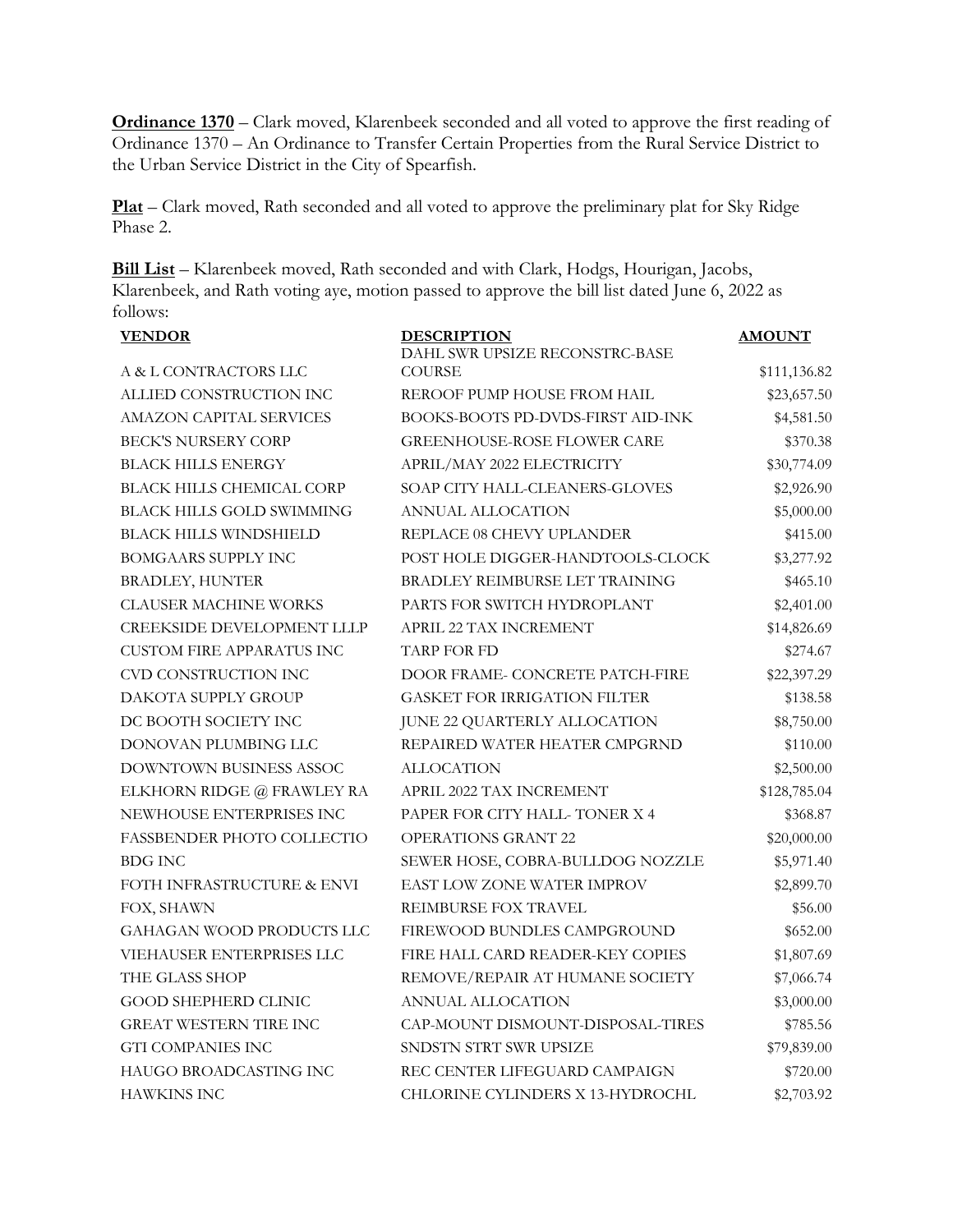| HDR ENGINEERING INC            | SNDSTN RPR SWR AND UPSIZE-SWR LN EX   | \$7,185.75   |
|--------------------------------|---------------------------------------|--------------|
| HEISLER HARDWARE               | PLUGS-PVC PLUG-FASTENERS-BLADES-KEY   | \$1,311.84   |
| HIGH PLAIN HERITAGE SCTY       | QUARTERLY ALLOCATION                  | \$18,000.00  |
| HILL'S INTERIORS INC           | CARPET FOR POLICE DEPT                | \$3,334.40   |
| <b>INGRAM LIBRARY SERVICES</b> | <b>BOOKS FOR LIBRARY</b>              | \$1,248.88   |
| <b>II TOOLS</b>                | BIT SET-CLAMP PLIER-TAPE MEASURE-PLIE | \$809.83     |
| JUNEK'S SERVICE CORP           | DODGE OIL SENSOR SWITCH               | \$392.14     |
| KNECHT HOME CENTER INC         | SILICONE-SPRAY PAINT-TIE DOWNS-BLAD   | \$1,766.89   |
| LAWRENCE COUNTY EQUALIZATI     | AERIAL IMAGERY PICTOMETRY             | \$10,030.13  |
| LEAVITT COMMUNICATIONS, LL     | BRACKET FOR RADIO MOUNT FD            | \$285.00     |
| LINDSTAD'S ALIGNMENT/BRAKE     | ALIGN FRONT OF DODGE JOURNEY          | \$59.00      |
| LUNDQUIST, TAYLOR              | <b>BOOT REIMBURSEMENT FD</b>          | \$100.00     |
| MATTHEWS OPERA HOUSE           | QUARTERLY ALLOCATION                  | \$12,000.00  |
| MONTANA-DAKOTA UTILITIES       | NATURAL GAS 4/7-5/5                   | \$7,650.99   |
| METZGER-HOLCOMB ANIMAL         | BRAVECTO-SCOOBY                       | \$43.75      |
| MID-AMERICA GOLF AND LANDS     | SKY RIDGE SPORTS COMPLEX PE 9         | \$993,250.14 |
| AMBASSADOR SERVICES INC        | BOX W/ DRAWER SMALL WINDOW            | \$1,082.34   |
| NEIGHBORHOOD HOUSING S-BH      | ANNUAL ALLOCATION                     | \$5,000.00   |
| NORTHERN HILLS VENTURES IN     | MAY NETWORK ADMIN AND LICENSES        | \$19,936.20  |
| NORTH STAR CONSTRUCTION        | <b>TAXILANE PE 1</b>                  | \$37,203.90  |
| N HILLS COMMUNITY BAND         | ANNUAL ALLOCATION -CONCERTS           | \$300.00     |
| NUTRIEN AG SOLUTIONS INC       | FERTILIZER FOR BALL FIELDS            | \$1,400.00   |
| <b>ONE TIME VENDORS</b>        | DENISE KUEBLER: CAMP REFUND           | \$360.00     |
| ONSITE FIRST AID, LLC          | REFILL FIRST AID STATIONS CITY BUILD  | \$1,720.80   |
| ORIGINAL WATERMEN INC          | LIFEGUARD SWIMSUITS                   | \$1,142.95   |
| PETE LIEN & SONS INC           | 4K COMM CEM EXT-FUEL-ARROWHEAD        | \$391.36     |
| WEST RIVER TRANSIT AUTHORI     | QUARTERLY ALLOCATION                  | \$11,250.00  |
| QUIK SIGNS INC                 | SPEARFISH DECAL FOR MAYORS OFF        | \$109.66     |
| RAMAKER & ASSOC INC            | UPGRADE CEMETERY SYSTEM               | \$1,733.00   |
| REED, THERESA DAWN             | MAY-CAMPGROUND & DOWNTOWN CLE         | \$1,815.00   |
| RIVERSIDE TECHNOLOGIES INC     | <b>4 LAPTOPS</b>                      | \$3,588.00   |
| SANITATION PRODUCTS-EFT VE     | 95 GALLON TRASH CANS X427             | \$31,706.00  |
| SOUTH DAKOTA ONE CALL          | W/S MESSAGE FEES                      | \$191.10     |
| SDRS SPECIAL PAY PLAN          | PARTICIPATION FEES                    | \$135.00     |
| SPEARFISH ECON DEVELOPMENT     | QUARTERLY ALLOCATION                  | \$17,500.00  |
| SIMON CONTRACTORS OF SD IN     | ROADSTONE FOR STREETS                 | \$8,486.17   |
| <b>JASON NELSON</b>            | SPOT LIGHT-TOGGLES-GUNLOCK PD         | \$699.77     |
| SPEARFISH AMBULANCE SERV       | ANNUAL ALLOCATION                     | \$25,000.00  |
| SPEARFISH LUMBER CO            | ROLLER COVER EAGLE                    | \$16.48      |
| PONDEROSA APTS INC             | ANNUAL ALLOCATION                     | \$5,000.00   |
| SPEARFISH SENIOR SERVICE C     | PLACE SHED WALL-PAINT-ANNUAL ALLOC    | \$3,377.55   |
| STAR PLUMBING SERVICE          | <b>INSTALL TANKLESS WTR HTR</b>       | \$12,747.57  |
| STEC'S INNOVATIVE SAFETY S     | REWARDS PROGRAM APRIL                 | \$126.41     |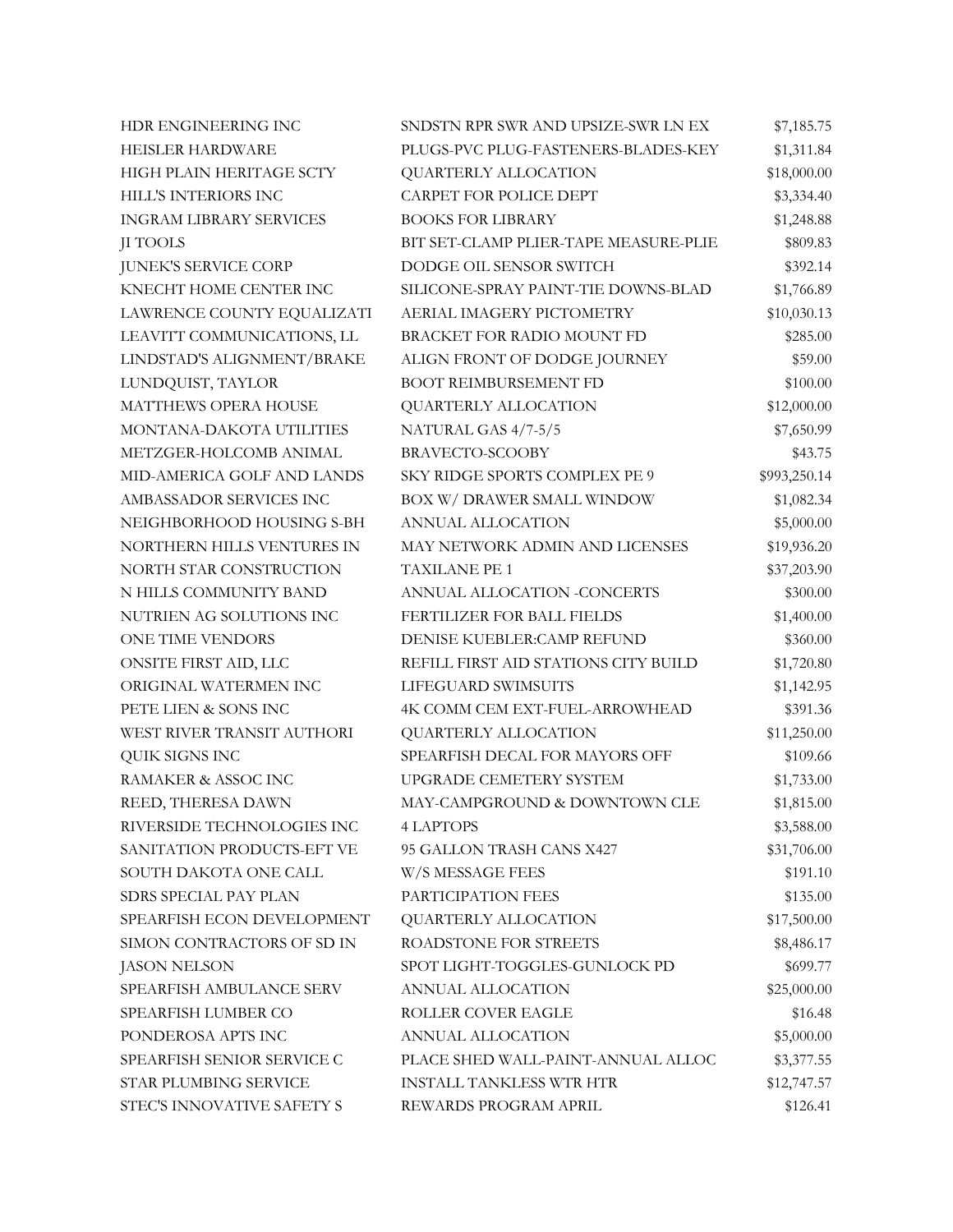| SYSCO FOOD SERVICES OF MT  | <b>CONCESSIONS FOR WATERPARK</b>      | \$1,200.13     |
|----------------------------|---------------------------------------|----------------|
| <b>TEEN COURT</b>          | ANNUAL ALLOCATION                     | \$2,500.00     |
| PRODUCTIVITY PLUS ACCOUNT  | <b>CABLE THROTTLE HAND</b>            | \$133.00       |
| TRANSOURCE TRUCK & EQUIPME | <b>BLENDED FILAMEN</b>                | \$1,220.05     |
| TRUGREEN CHEMLAWN          | MAY 22 VEG CONTROL                    | \$3,531.92     |
| TTG ENTERPRISES INC        | LIFT STATION PLC REPAIRS              | \$3,631.12     |
| TYLER TECHNOLOGIES INC     | TCM-TCP 21-22 FEES-ONLINE ANNUAL FEES | \$456.55       |
| US BANK                    | <b>BOND PAYMENT #3</b>                | \$106,232.50   |
| US BANK GLOBAL CORP TRUST  | <b>BOND INTEREST</b>                  | \$80,502.21    |
| VISIT SPEARFISH INC        | MONTHLY BID BOARD ALLOCATION          | \$12,550.00    |
| WALMART CAPITAL ONE        | PACKAGING TAPE-BACKUP PROTEC          | \$87.96        |
| WARNE CHEMICAL & EQUIPMENT | IMITATOR AQUATIC-PONDMASTER-CURTA     | \$389.85       |
| WESTERN HILLS HUMANE SCTY  | ANNUAL GRANT ALLOCATION-KENNAL        | \$9,000.00     |
| INTEGRITY ACQUISITION LLC  | FORD 150-LIGHTS-CVR-CARGOSLIDE-FD     | \$35,271.85    |
| WHITE'S QUEEN CITY MOTORS  | <b>SENSOR</b>                         | \$66.80        |
|                            | <b>TOTAL</b>                          | \$1,994,921.30 |

# **May 2022 Salary Expense & Credit Card Fees**

|                            | Gross          |          | Gross      |                 |          |
|----------------------------|----------------|----------|------------|-----------------|----------|
|                            | Wages/Benefits |          | Wages      | <b>Benefits</b> |          |
| Mayor/Council              | \$9,602.70     | 1.30%    | \$8,920.32 | \$682.38        | 1.51%    |
| City Administrator         | 19,464.11      | 2.64%    | 15,779.57  | 3,684.54        | $2.66\%$ |
| City Attorney              | 10,817.86      | $1.47\%$ | 8,923.20   | 1,894.66        | 1.51%    |
| Finance                    | 33,313.20      | 4.52%    | 26,563.22  | 6,749.98        | 4.48%    |
| Human Resources            | 9,188.96       | 1.25%    | 7,507.20   | 1,681.76        | 1.27%    |
| Gov't Bldgs                | 16,880.86      | 2.29%    | 13,241.02  | 3,639.84        | 2.23%    |
| Engineering                | 34,203.81      | 4.64%    | 27,826.07  | 6,377.74        | 4.69%    |
| Public Safety Admin        | 23,468.61      | 3.19%    | 18,659.40  | 4,809.21        | 3.15%    |
| Police                     | 135,341.61     | 18.38%   | 106,500.07 | 28,841.54       | 17.97%   |
| Fire                       | 14,339.23      | $1.95\%$ | 12,646.52  | 1,692.71        | 2.13%    |
| <b>Bldg Inspection</b>     | 20,840.44      | 2.83%    | 16,515.20  | 4,325.24        | 2.79%    |
| Streets & Snow             | 62,975.36      | $8.55\%$ | 51,200.80  | 11,774.56       | 8.64%    |
| Cemetery                   | 5,681.44       | $0.77\%$ | 4,778.77   | 902.67          | 0.81%    |
| Animal Control             | 4,135.74       | 0.56%    | 3,025.32   | 1,110.42        | 0.51%    |
| Recreation/Aquatic         | 55,050.80      | 7.48%    | 45,934.18  | 9,116.62        | 7.75%    |
| Parks                      | 47,833.79      | $6.50\%$ | 40,131.56  | 7,702.23        | $6.77\%$ |
| Library                    | 30,533.17      | 4.15%    | 24,463.57  | 6,069.60        | 4.13%    |
| Plan & Zone                | 14,221.78      | 1.93%    | 11,734.40  | 2,487.38        | 1.98%    |
| Motor Pool                 | 15,571.83      | $2.11\%$ | 13,094.57  | 2,477.26        | 2.21%    |
| Wildland Fire              | 5,937.52       | 0.81%    | 4,360.02   | 1,577.50        | 0.74%    |
| Police Comm                | 37,762.72      | 5.13%    | 28,188.17  | 9,574.55        | 4.76%    |
| <b>SAFER Grant</b>         | 6,956.70       | 0.94%    | 5,716.75   | 1,239.95        | 0.96%    |
| Water                      | 20,193.53      | 2.74%    | 15,797.98  | 4,395.55        | 2.67%    |
| <b>Electric Production</b> | 17,506.13      | 2.38%    | 14,179.19  | 3,326.94        | $2.39\%$ |